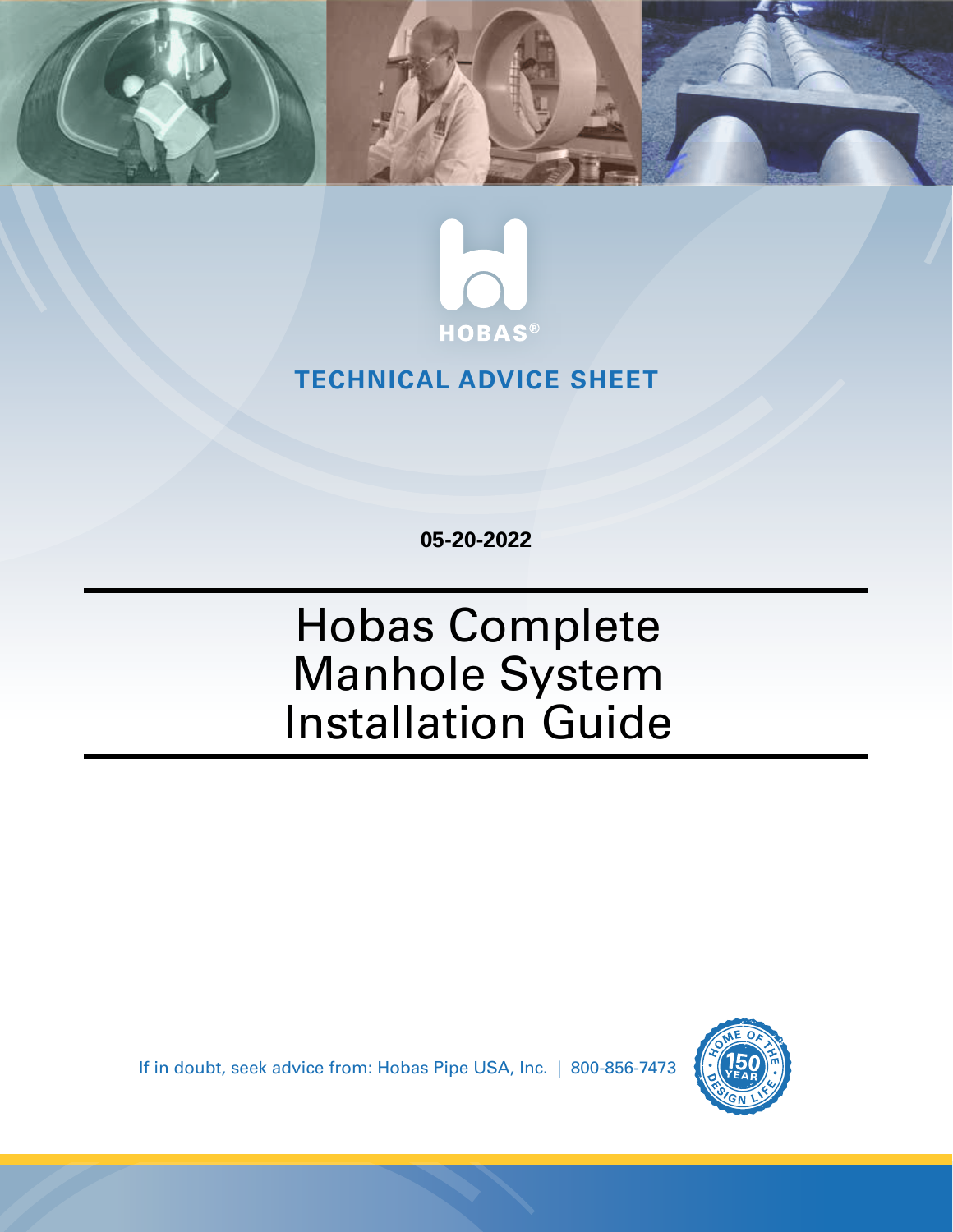

#### **TEEBASE MANHOLE SYSTEM**

#### **1. Unloading/Handling/Storage**

#### **a. General Handling:**

- i. Severe impact with the ground or other objects can damage the parts.
- ii. Never use chains or wire cables to directly handle Hobas parts. Use a fabric strap or carefully use a forklift (only contacting the OD of the pipe underneath – do not use forks inside the pipe contacting the ID). Care should be taken when using a forklift to ensure the part does not roll unintentionally.
- iii. Avoid letting the weight of the pipe rest on the coupling, bell end, or any neck or lateral.
- iv. Avoid setting pipes on rocks or very uneven ground. A point load with a hard object can damage the pipe.
- v. Be aware of the location of manhole ends while moving. An end or coupling can be damaged by an impact.

#### **b. Unloading**

- *i.* Inspect on truck for damage
	- 1. Thoroughly check ends/joints, neck and any laterals.
	- 2. Spot check the ID condition at the chock timber contacts and strap locations. Also spot check the saddle lamination
	- 3. Note any damage (cracks, scrapes/gouges, discolorations, etc.) found on the BoL prior to signing it. Then, photograph the areas of damage and send to Hobas Pipe USA for evaluation.
- ii. Shipping dunnage and banding should be left in place until time for installation or pre-casting. This helps avoid unintentional rolling (and risk of damage) which can impact a lateral and/or neck.
- iii. Manhole tees can be lifted in the following ways (note: after any pre-casting is done around the manhole tees, the composite encased part should be lifted by the concrete, not the fiberglass parts extending out of the encasement block):
	- 1. Using a pair of straps and spreader bar, one strap on each manhole leg (up stream and downstream). For manholes with angles and/or unequal leg lengths, care should be taken to balance the load to avoid any rolling/twisting. Additional rigging may be required.
	- 2. For straight-through manholes (i.e. no angle), forks can be used under the through pipe, contacting the OD (not in the ends contacting the ID). The man hole must be secure to avoid any rolling that could impact the neck or a lateral. Chocks or other methods can help.

If in doubt, seek advice from: Hobas Pipe USA, Inc. | 800-856-7473

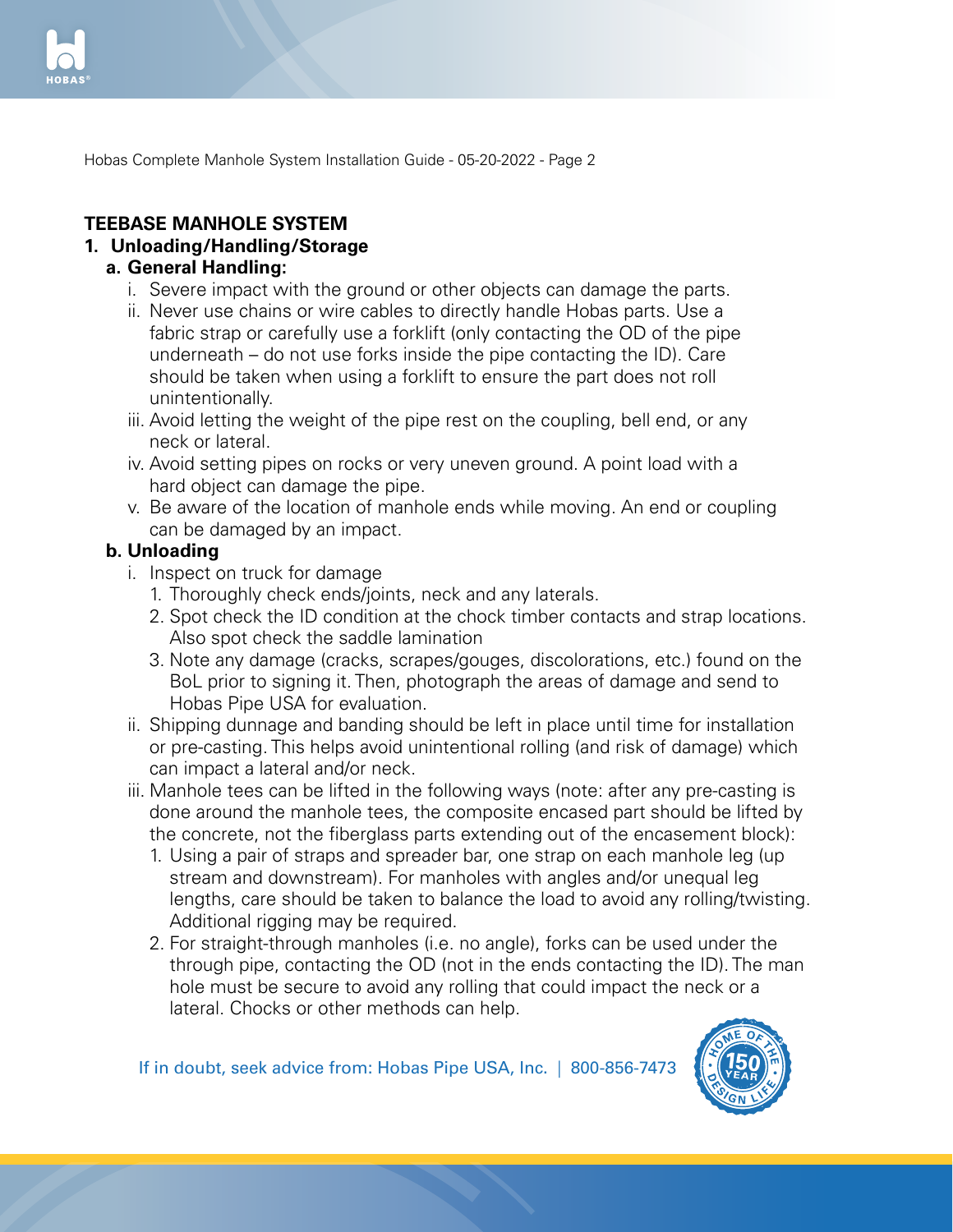

- iv. It is up to the installer to determine the best and safest method for utilizing his specific equipment within the jobsite conditions, to unload special pieces (fittings, manholes, risers etc.). Use special caution to avoid damaging joint ends. Avoid picking up the special pieces by branches. Use the main pipe. It is the unloader's responsibility to avoid damage.
- **c. Storage**
	- i. Store on flat, even ground on the original banded dunnage it was shipped on.
	- $ii.$  If storing a manhole for an extended period of time (more than 6 months), contact Hobas for further considerations.
- **2. Assembling adjacent joints (follow all standard FWC Coupling Assembly instructions regarding lubrication and alignment):**

#### **a. Joining the TeeBase to an existing pipe end:**

- i. If the manhole is straight-through (i.e. no angle), assembly force can be applied to the plain end (or spigot side) using timber cushion between the pipe end face and the excavator bucket.
- ii. For manholes with angles (or straight manholes where the excavator cannot be positioned properly to apply force), a pair of straps is typically used on the manhole. These straps are typically placed on the far side of the neck, around the through pipe and are connected to either stationary trench protection or the pipe it is being joined to. Come-alongs are then used on each side for assembly force. Ensure you have enough force available to assemble the FWC joint in field conditions. Total force available of at least 1.5x the book assembly force is recommended.

#### **b. Joining the first pipe out of a MH that has been set and encased:**

i. After the manhole has been installed and encased, the first pipe coming out of the manhole can be assembled as a normal joint. The assembly force can be applied to the plain end (or spigot) with a timber cushion between the excavator bucket surface and the pipe end face, or can be applied by choking it with a strap (no hooks or turnbuckles).

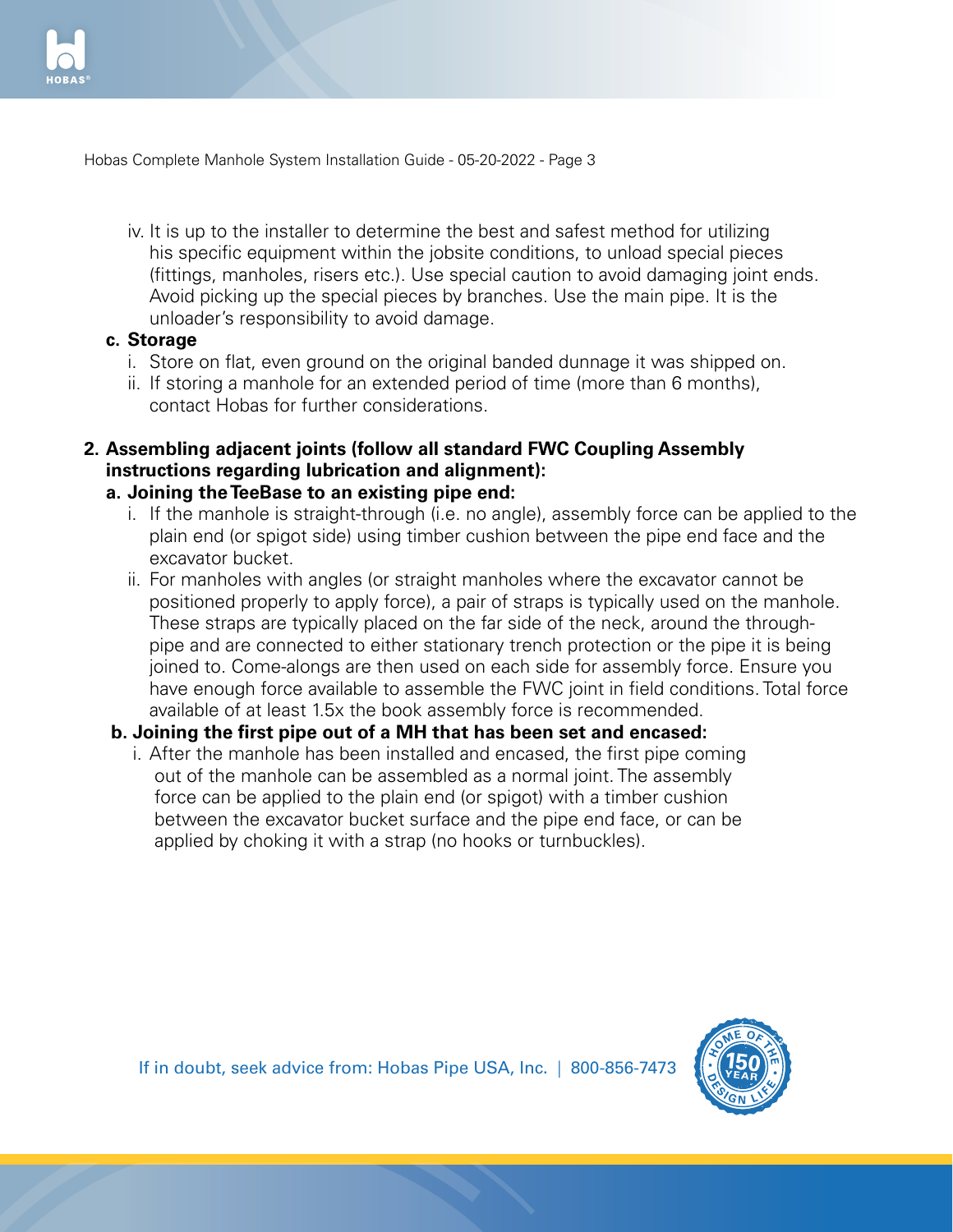

## **3. Encasement**

#### **a. General:**

i. The Hobas tee base manhole system consists of a Hobas tee base and a riser system. The riser system can consist of a one-piece fiberglass riser, segmented fiberglass riser, or segmented RCP riser.

ii. The tee base consists of a Hobas thru-pipe (or fitting) and a Hobas vertical stub, connected at the saddle-cut with a structural fiberglass lamination. The main pipe can be straight (no angle) or mitered to a specific angle (typically up to 90º). The structural fiberglass lamination is very strong and will typically equal or exceed the tensile strength of the pipe itself. Although the pipe can withstand up to 5% long-term uniform deflection, the irregularly shaped saddle connection can tolerate very little deformation. The tee base must therefore be prevented from distorting. This is typically done with a concrete encasement (sometimes needs reinforcement). Details regarding necessary reinforcement will depend on conditions and will need to be designed by others.

#### **b. Encasement:**

- i. Traditionally, the body of the tee base is encased, with the encasement stopping before the joint on each end (see FIGURE 1). While this will effectively protect the tee base, it creates a dramatically different support condition for the pipes on each side of the coupling at each of the adjacent joints. The tee base thru-pipe will be held perfectly round, supported rigidly, and the adjacent pipe will be supported elastically by the native soil and the pipe-zone surround system. While the FWC coupling that seals this joint is flexible and quite forgiving, it cannot easily maintain seal when connecting pipes with dramatically different shapes.
- ii. This phenomenon is magnified as the main diameter increases. Experience indicates that with sizes 48" and larger (typically), it is advisable to extend the concrete encasement past the joint  $(1' - 3)'$  depending on diameter – see FIGURE 2). This will eliminate the risk of leak due to differential deflection of the coupling joints on each side of the tee base.

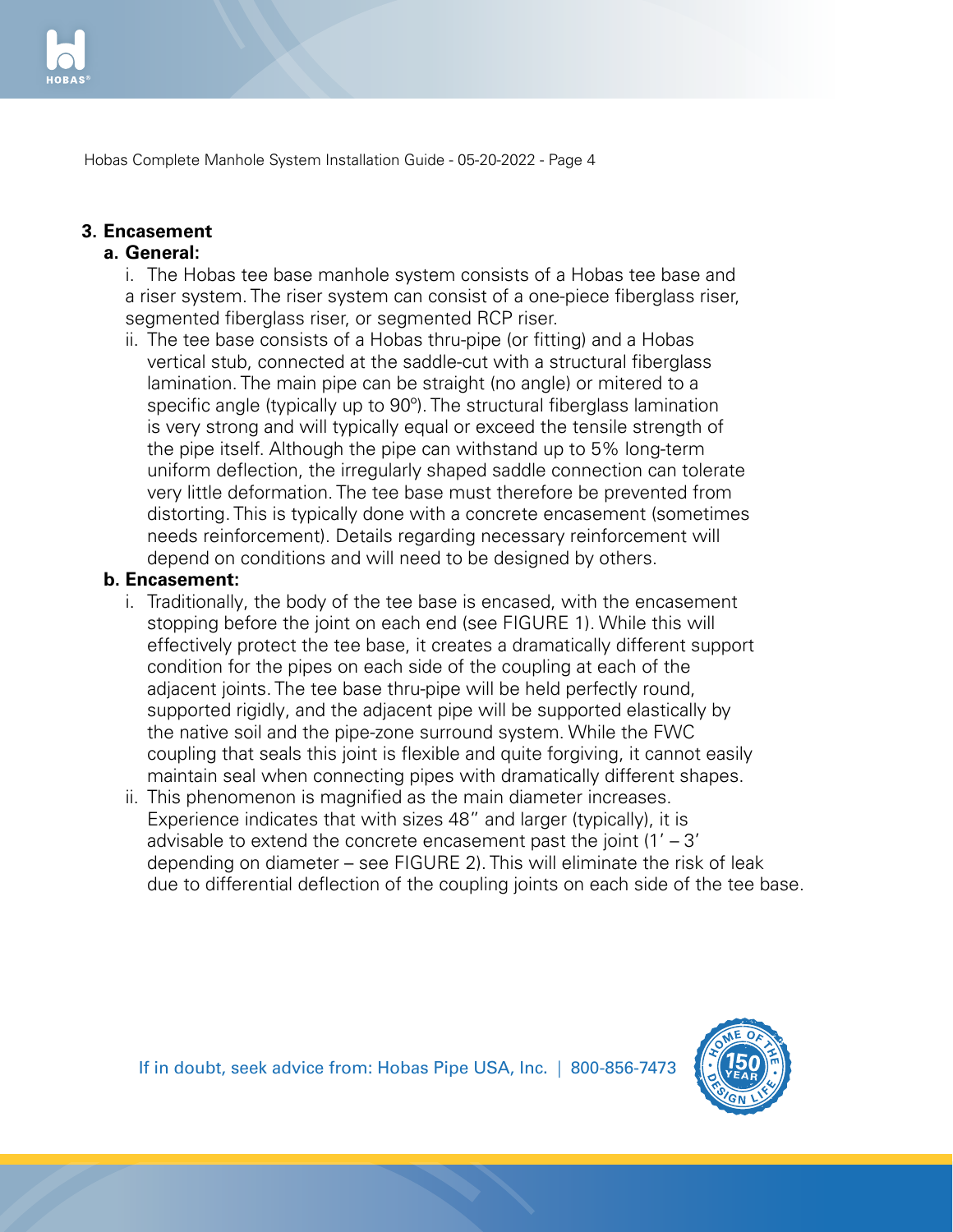

- iii. This will, however, create a rigid connection in the pipe wall, posing another, albeit smaller, potential risk. If the bedding and side support in the elastically supported pipe immediately adjacent to the encasement is not adequate, the resulting stress in the pipe wall where the encasement ends could be sufficient to damage the pipe wall. Excellent bedding and side support at this transition is critical. While this transition area is important and has associated risks, cases of pipe wall damage at rigid concrete connections are rare.
- iv. NOTE: Pre-encasing Tee Bases is common. Pre-cast manholes should be handled by the encasement and not the fiberglass parts. For sizes 48" and larger, the adjacent joint areas, and extending onto the adjacent pipes, should be rigidly supported with further encasement, slurry/flowfill, compacted cement-stabilized sand, or similar, after adjacent pipes are connected to the tee base.

#### **c. Conclusion:**

- i. For tee bases with thru-pipes of 48" and larger, Hobas' experience indicates extending the concrete encasement past the joints by about  $1' - 3'$  (depending on diameter) is advisable to get equal support across the joint. Excellent bedding and side support is critical in the elastically supported pipe adjacent to the end of the encasement.
- ii. The top of the encasement surface should be level horizontally and flat. This will be the surface on which the riser assembly will rest. This surface should be appreciably cured to a strength appropriate for further work prior to riser assembly.
- iii. A second "curb" pour encapsulating the Manhole anti-flotation flange by will be required later for lateral stability. Reference the design engineer's plans for details.

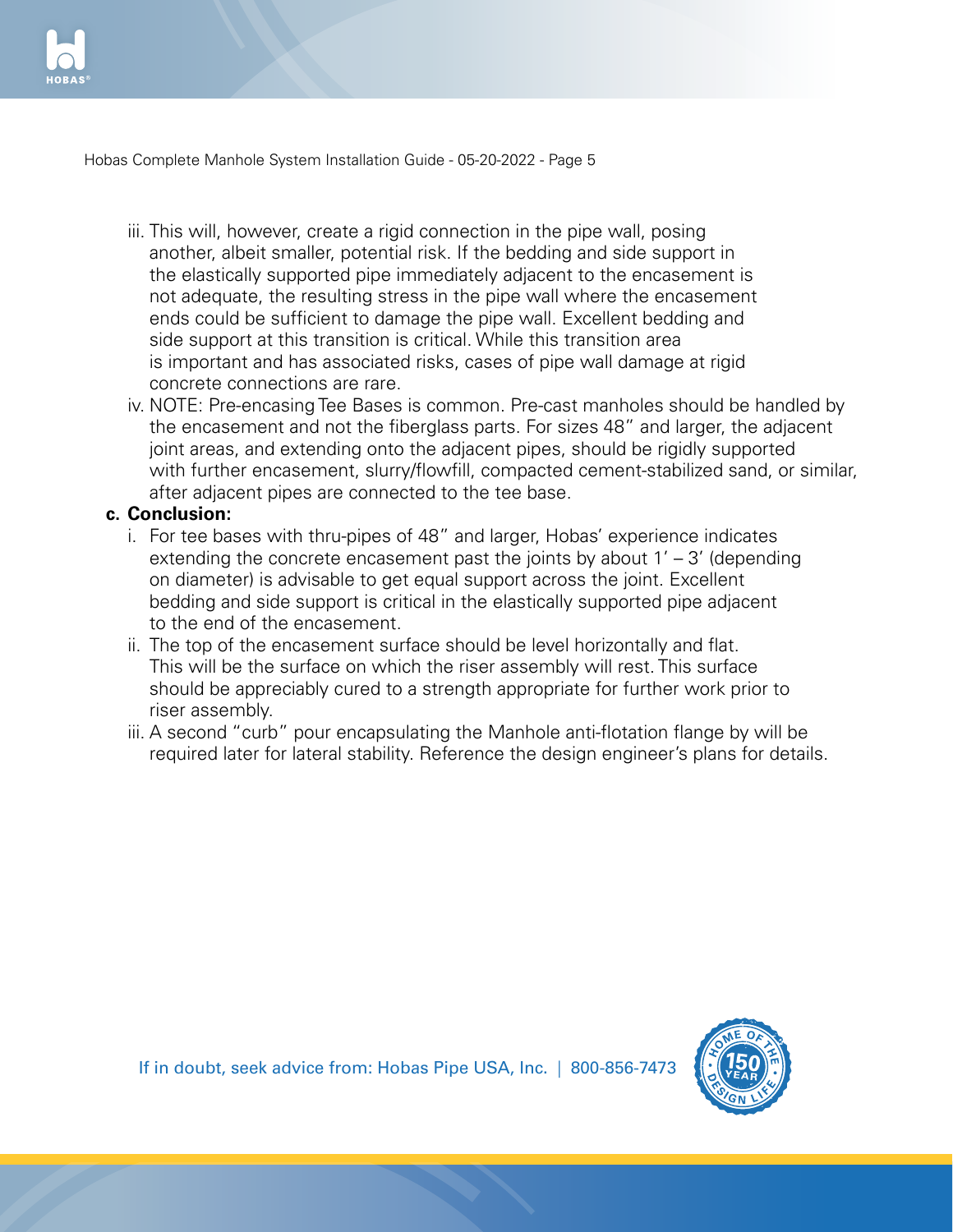

#### **HOBAS RISER SYSTEM 1. Unloading/Handling/Storage**

#### **a. General Handling:**

- i. Severe impact with the ground or other objects can damage the parts.
- ii. Never use chains or wire cables to directly handle Hobas parts. Use fabric straps.
- iii. Riser system parts should be stored on their shipping dunnage until time for installation. Avoid loading the floatation ring.
- iv. Be aware of the location of riser ends while moving. The cone and floatation flange can be damaged by an impact.

#### **b. Unloading**

- i. Inspect on truck for damage
	- 1. Thoroughly check cone, floatation ring, pipes/joints, and any laterals.
	- 2. Spot check the ID condition at the chock timber contacts and strap locations. Also spot check the cone area and bottom embedded FWC area.
	- 3. Note any damage (cracks, scrapes/gouges, discolorations, etc.) found on the BoL prior to signing it. Then, photograph the areas of damage and send to Hobas Pipe USA for evaluation.
- ii. Shipping dunnage and banding should be left in place until time for installation or pre casting. This helps avoid unintentional rolling (and risk of damage) which can impact a lateral and/or neck.
- iii. Risers should not be stacked like some pipe diameters get stacked. Store and move individually on one level. Hobas Riser parts can be lifted either using
	- 1. A pair of straps and spreader bar at least 50% of the part length. Care should be taken to center the weight between the straps. The center of the riser weight might not be at the midpoint of its length.
	- 2. A single strap at the midpoint of the weight. The center of the riser weight might not be at the midpoint of its length.
- iv. It is up to the installer to determine the best and safest method for utilizing his specific equipment within the jobsite conditions, to unload special pieces (fittings, manholes, risers etc.). Use special caution to avoid damaging joint ends. Avoid picking up the special pieces by branches. Use the main pipe. It is the unloader's responsibility to avoid damage.

#### **c. Storage**

- i. Store on flat, even ground on the original banded dunnage it was shipped on. Ensure the floatation flange is not loaded during storage.
- ii. If storing a manhole for an extended period of time (more than 6 months), contact Hobas for further considerations.

If in doubt, seek advice from: Hobas Pipe USA, Inc. | 800-856-7473

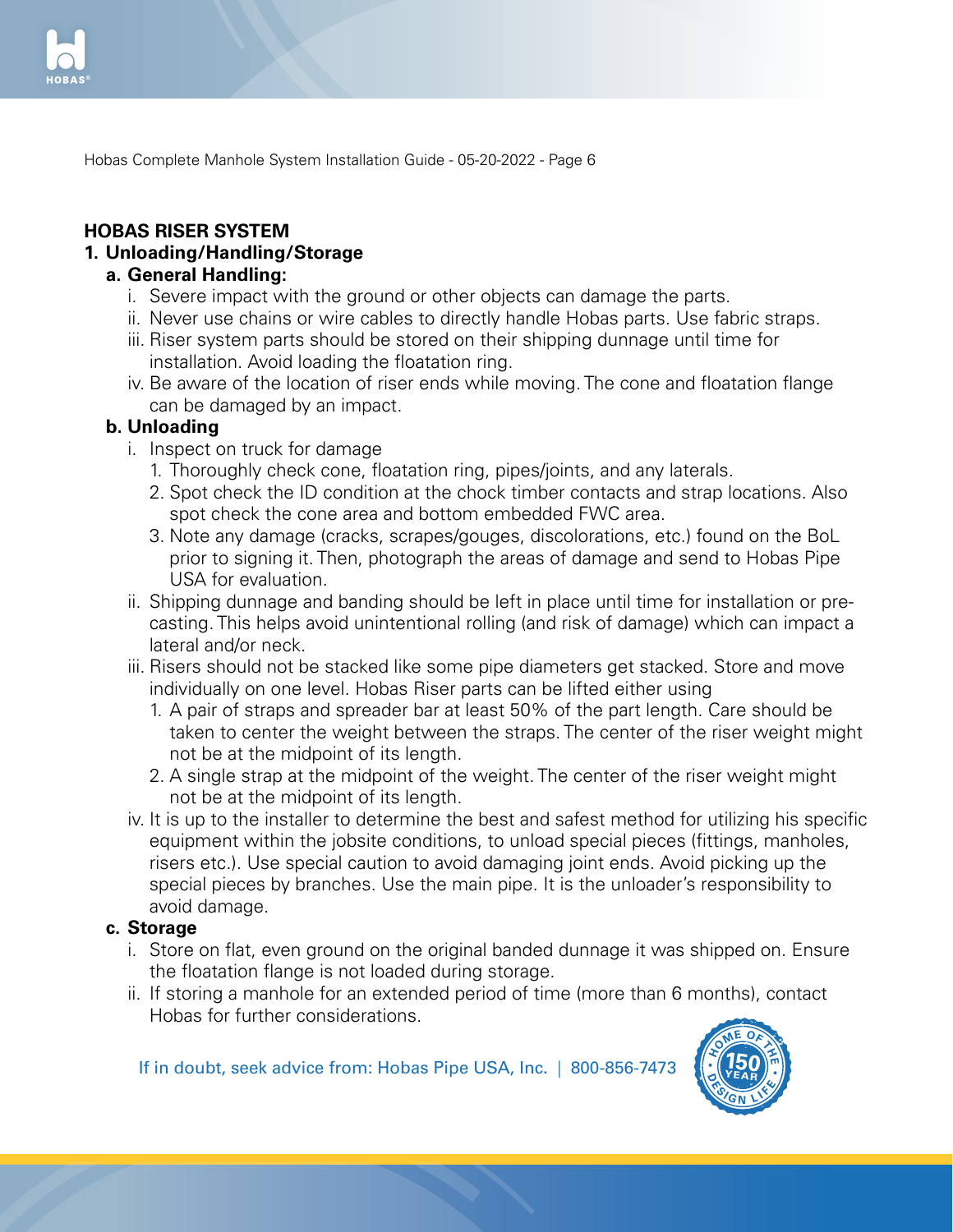

### **2. Righting and Assembly**

#### **a. Righting**

- i. The riser must be shifted from the horizontal orientation that it was shipped and stored in, to a vertical orientation for assembly to the Tee Base neck. This must be done with care to avoid damage to the lip at the top of the cone, and the anti-floatation flange at the bottom.
- ii. Note: for assembly onto the Tee Base, putting an adjustment ring at the top of the cone is advised prior to righting. This ring should be taller than the lip height at the cone opening.
- iii. Use straps, connected to the lifting lugs. Take care to ensure damage to the anti- floatation flange doesn't occur.
- iv. If the riser needs to be temporarily set on the ground before assembly onto the tee base, choose flat, only use flat, level ground, and provide support to ensure the riser doesn't tip over. The anti-floatation flange extension beyond the riser pipe OD should not be loaded.

#### **b. Assembly onto Tee Base**

- i. Lubricate both the seal area of the Tee Base neck OD and the bottom gasket fins of the embedded FWC that is at the bottom of the riser.
- ii. Lift the riser in a vertical position, centered over the Tee Base neck and carefully lower the embedded FWC over the neck.
- iii. Apply additional assembly force to an adjustment ring on the cone with a timber cushion. The loaded area of the riser should be the flat shoulder at the top of the cone and not the lip at the opening.
- iv. After assembly is complete, the anti-floatation flange should be resting evenly atop the Tee Base encasement. Ensure the riser is vertical.